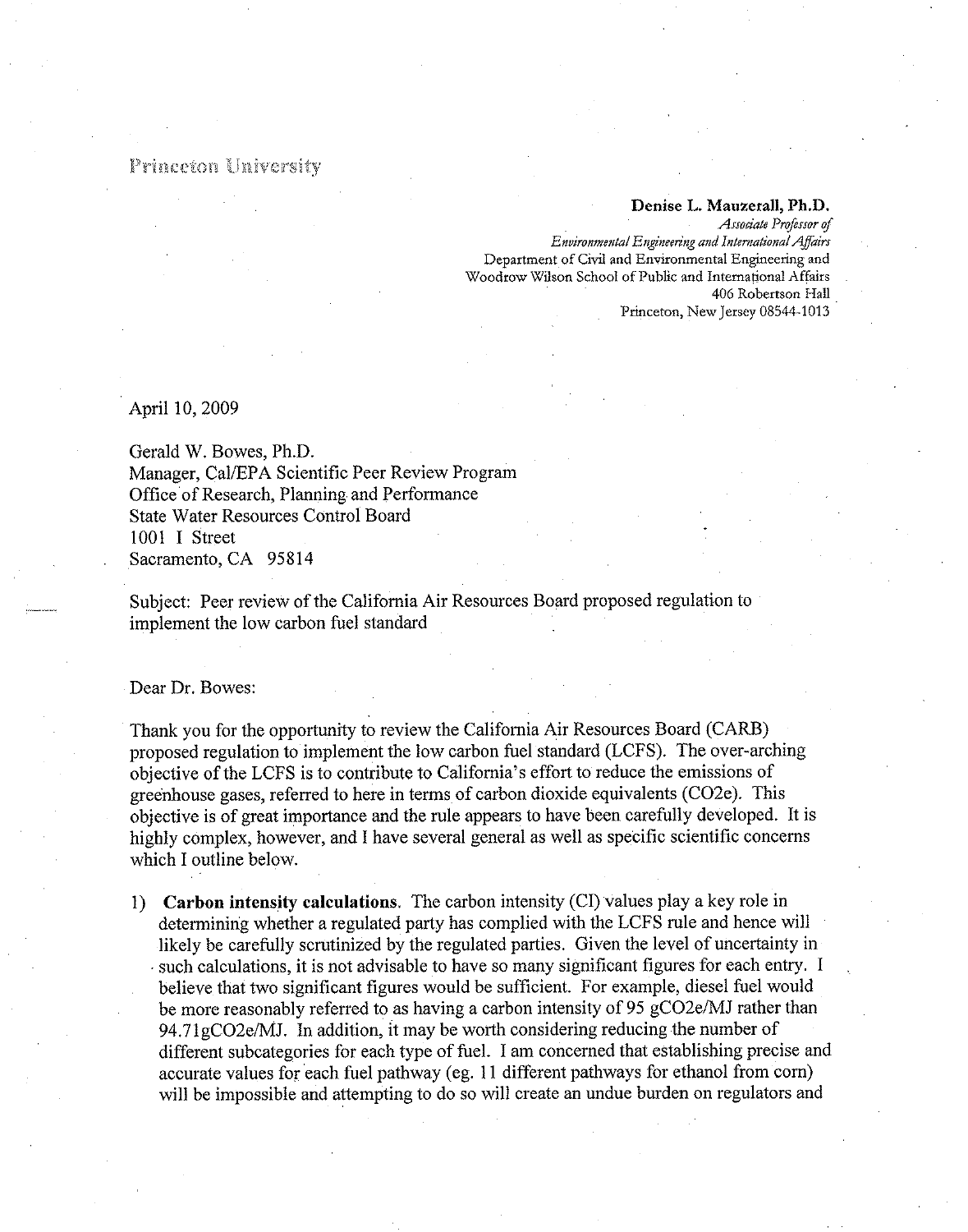opportunities for the regulated community to argue that the specifics of their pathway are not accurate and need to be changed. However, some pathways are not presently included at all, for example, cellulosic ethanol and ethanol from waste products, which I assume will be added at a later time.

- 2) Black carbon: When CI for diesel fuel and its substitutes is calculated is the radiative forcing (RF) effects of black carbon (BC) included? Although the calculation has significant uncertainty, assuming the RF of BC to be zero is incorrect and will affect calculations of the climate warming effects of combustion of diesel fuel in engines without good particulate filters and its substitutes. It is possible that fuels substituting for conventional diesel fuel will result in both higher and lower emissions of BC. The impacts of BC should be included in calculations of the gCO2e for emissions from diesel fuel and its substitutes. This is likely particularly important for heavy-duty and off road applications of diesel engines as shown in Table ES-7.
- 3) Emissions of gCO2e per mile travelled. Minimizing gCO2e emitted per vehicle mile travelled rather than gCO2e per MJ would be more effective at reducing total CO2 emissions. The emphasis of the LCFS is on reducing the gCO2e emitted per MJ of energy contained in the fuel. However, since the purpose of the standard is to contribute to reducing CO2 emissions from California, I am concerned that the units used are essentially penalizing efficient vehicles with low CO2 emissions per mile traveled. The inclusion of the proposed "energy economy ratio" (EER) values partially addresses this problem, however it requires that the correct EER value be applied for a suite of different technologies. The EER may vary in particular vehicles more than the EER values proposed in Table ES-7 imply. The standard would be more effective if it focused on minimizing gCO2e emitted per vehicle mile traveled rather than per MJ. The LCFS in its current form can only be certain to be effective at reducing total CO2 emissions if it is coupled with programs to improve fuel efficiency. A "low carbon" fuel could be used in an inefficient vehicle and result in far higher total CO2 emissions than a "high carbon" fuel would generate in a highly efficient vehicle. For example, consider two vehicles, an SUV which obtains 15 mpg and a hybrid vehicle which obtains 45 mpg. If each vehicle is driven 10,000 miles per year and both use standard gasoline the SUV will emit approximately 6.5 tons of CO2 while the hybrid emits approximately 2.1 tons of CO2. Even if the SUV used a fuel that had 30% less carbon, it would still emit approximately 4.6 tons of CO2, more than twice the CO2 of the hybrid. I recognize that given a static fleet composition, the LCFS is intended to reduce CO2e emissions. However, it is imperative that reductions in CO2e emissions per vehicle mile travelled be emphasized in the medium to long-term in order to encourage the development of vehicles which emit less CO2e per mile travelled.
- 4) Biofuels. Reevaluation of the gCO2e/MJ emitted for biofuels is needed. The assumption in many analyses is that substituting biofuels for gasoline will reduce the emission of greenhouse gases because biofuels sequester carbon through the growth of the feedstock. This land use effect is included in the LCFS in a relatively uniform fashion with corn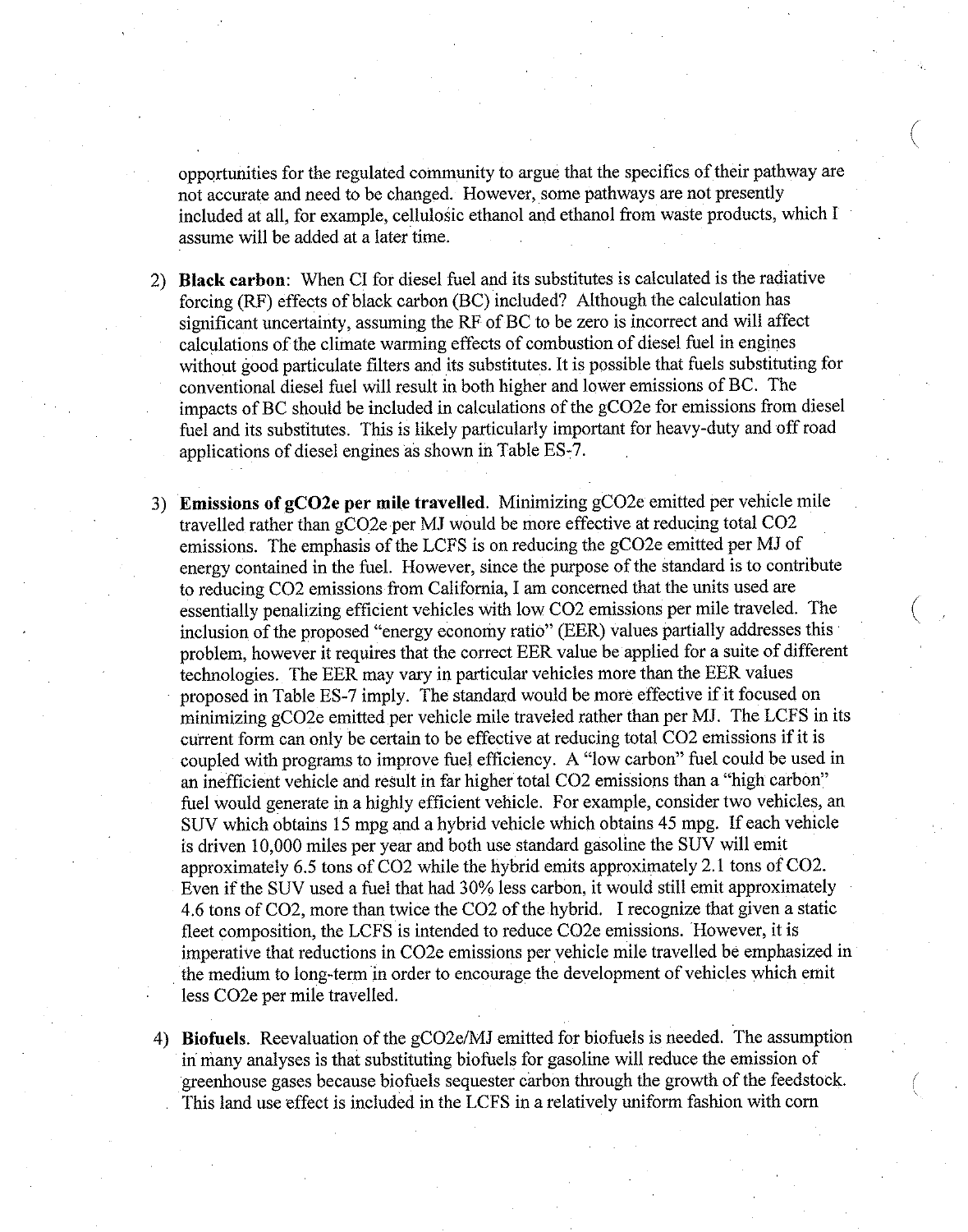ethanol causing a 30gCO2e/MJ and sugarcane leading to a 46 gCO2e/MJ due to land use changes. These values may be fairly conservative, however. A recent analysis Searchinger et al. (2008) found that, relative to conventional gasoline, corn-based ethanol nearly doubles the emissions of greenhouse gases over 30 years and results in increased emissions of greenhouse gases for  $167$  years<sup>1</sup>. They find biofuels from switchgrass, if grown on U. S. corn lands, increase emissions by 50%. In addition, Jacobson (2009) ranked cellulosic-and corn-E85 lowest overall of all fuel choices with respect to climate, air pollution, land use, wildlife damage, and chemical waste<sup>2</sup>. Cellulosic-E85 ranked lower than corn-E85 overall, primarily due to its potentially larger land footprint based on new data and its higher upstream air pollution emissions than corn-E85. These results raise concerns about large biofuel mandates and highlight the value of using waste products. At present the LCFS does not include a carbon intensity value for fuels derived from waste products. Addition of a carbon intensity value for fuels derived from waste products is needed and is likely to be lower, and hence more attractive, than carbon intensity of ethanol derived from corn.

Despite the Searchinger et al. (2008) and Jacobson (2009) analyses, however, the CARB LCFS is assigning substantial reductions in total gCO2e/MJ for ethanol derived from both corn and sugarcane. Table IV-20 indicates the CI the LCFS is proposing for emissions from gasoline to be approximately 96 gCO2e/MJ. Table IV-20 indicates direct emissions from ethanol from corn are between  $47 - 75$  gCO2e/MJ with a uniform contribution from "land use and other effects" of 30gCO2e/MJ resulting in total values from 77-105gCO2e/MJ; CI for ethanol from Brazilian sugarcane is approximately 73 gCO2e/MJ with 27 gCO2e/MJ from direct emissions and a contribution of 46gCO2e/MJ from "land use and other effects". These values for biofuels appear to me to be optimistic and should be reevaluated in light of the new studies indicating lower reductions in GHG emissions derived from biofuel use as well as additional significant ecosystem, biodiversity and food supply harm resulting from growing food for fuel.

5) Encouraging penetration of extremely low carbon fuels is desirable. The emphasis on biofuels with 40% grown in California is undesirable. Biofuels do not appear, even by the LCFS proposed regulation, to be significantly better than gasoline in many cases. For example, the CI of corn ethanol grown in California ranges from 77-96% of the intensity of gasoline. California water can be better spent on other things than growing fuel. By contrast, the CI of electricity ranges from 35-41 gCO2e/MJ and hence is far better than biofuels at reducing CO2 emissions. In addition, compressed natural gas derived from landfill gas has a CI of 13 gCO2e/MJ and can be used as an alternative to diesel. An

2 Jacobson, M. Z. (2009), Review of solutions to global warming, air pollution, and energy security, *Energy Environ. Sci.*, 2(2), 148-173.

<sup>&</sup>lt;sup>1</sup> Searchinger, T., et al. (2008), Use of US croplands for biofuels increases greenhouse gases through emissions from land-use change, Science, 319(5867), 1238-1240.